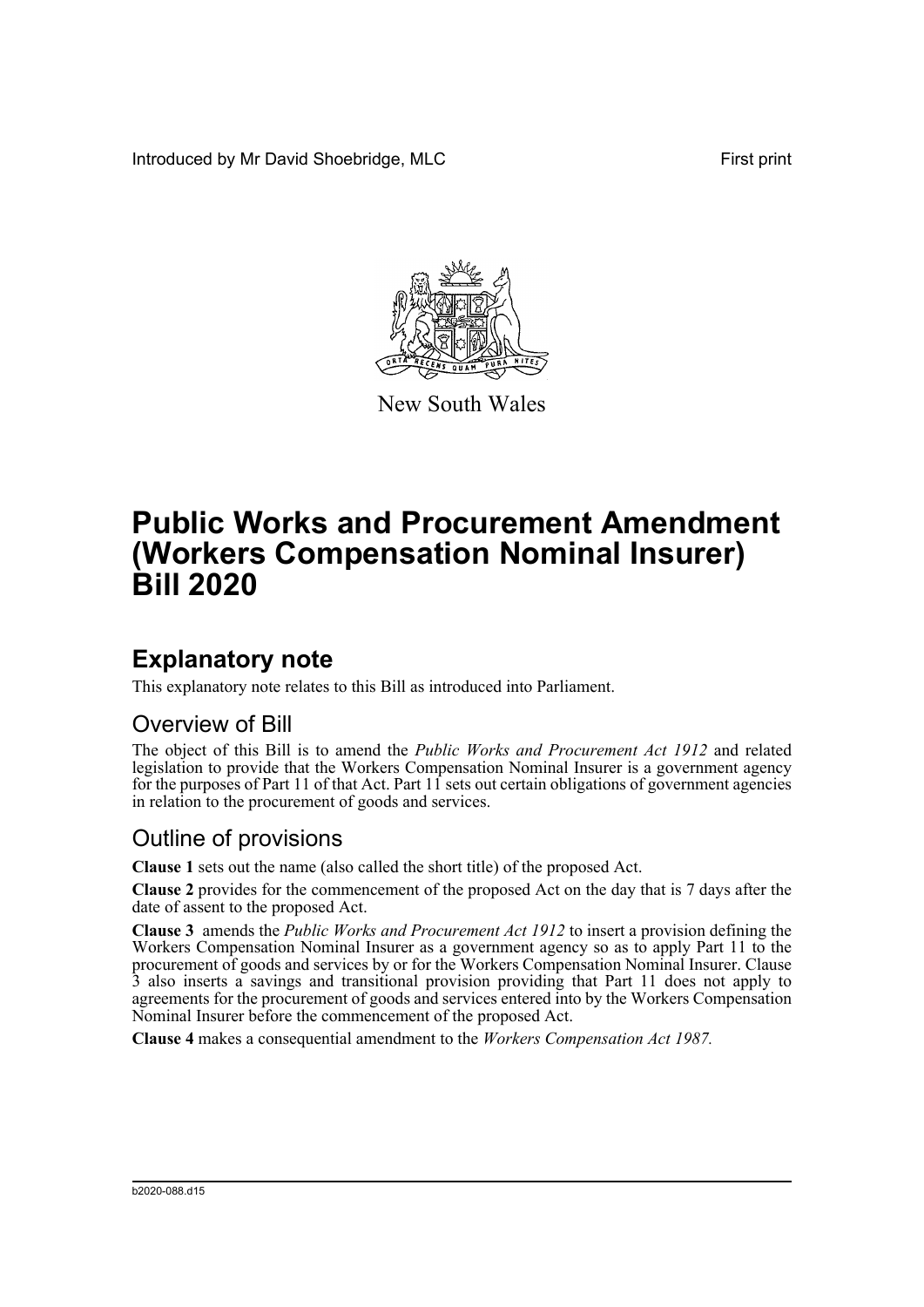Introduced by Mr David Shoebridge, MLC First print



New South Wales

## **Public Works and Procurement Amendment (Workers Compensation Nominal Insurer) Bill 2020**

#### **Contents**

|   |                                                          | Page |
|---|----------------------------------------------------------|------|
|   | Name of Act                                              |      |
| 2 | Commencement                                             |      |
| 3 | Amendment of Public Works and Procurement Act 1912 No 45 |      |
|   | Amendment of Workers Compensation Act 1987 No 70         |      |
|   |                                                          |      |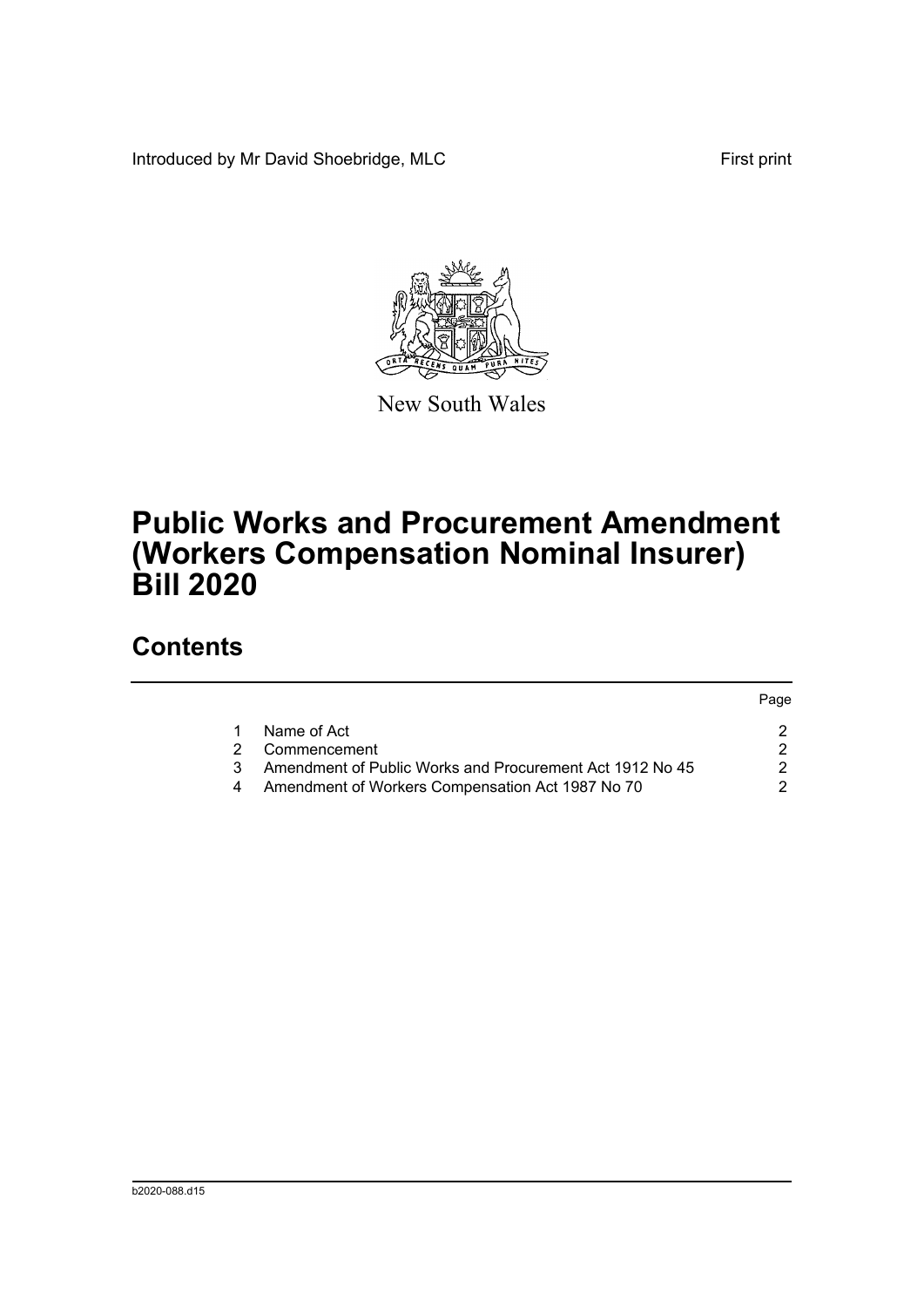

New South Wales

## **Public Works and Procurement Amendment (Workers Compensation Nominal Insurer) Bill 2020**

No , 2020

#### **A Bill for**

An Act to amend the *Public Works and Procurement Act 1912* to provide that the Workers Compensation Nominal Insurer is a government agency for the purposes of Part 11 of that Act; and for related purposes.